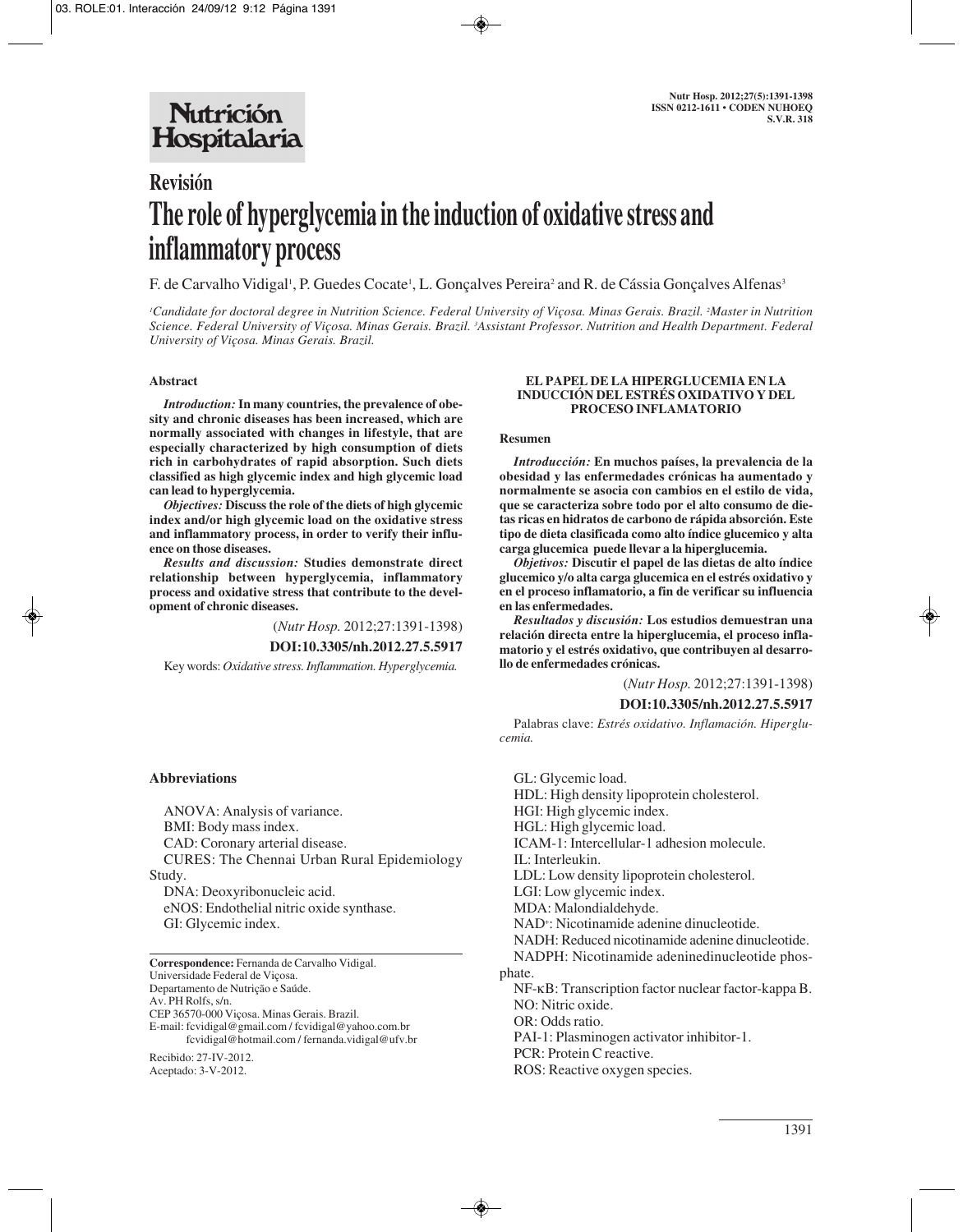TLRs: Toll-like receptors. TNFα: Tumour necrosis factor-alfa. VCAM-1: Vascular-1 cell adhesion molecule.

## **Introduction**

Modern life habits are characterized by low energy expenditure daily and by the excesive ingestion of foods rich in carbohydrates and lipids, making the positive energetic balance a reality. The result is the increase of the body mass index (BMI) and the prevalence of  $\omega$ <sup>1</sup> in developed as well as developing countries.<sup>2</sup>

Data from the Survey of Family Budget, made by the Brazilian Institute of Geography and Statistics 2002- 2003, revealed that the frequency of overweight and obesity in Brazilians surpasses in eight times the weight deficit among women and fifteen times in males. It was verified, from the 95.5 million people over the age of 20, there are 38.8 million (40.6%) overweight and 10.5 million (10.9%) with obesity.<sup>3</sup> Inadequate eating and excess weight are directly related with the development of chronic diseases. Projections for the next decades indicate an epidemic growth of these diseases in most of the developing countries, specially cardiovascular diseases and type 2 diabetes.2

According to the Brazilian Institute of Geography and Statistics data, the national population eat food that have a high content of sugar, especially soft drinks, and a low quantity of fruits and vegetables.3 This eating pattern characterizes the consumption of a diet of high glycemic index (HGI) and high glycemic load (HGL).<sup>4</sup> Some authors suggest that the consumption of this type of diet is responsible for the increase of the prevalence of obesity,<sup>5-</sup> <sup>7</sup> which might lead to the alteration of the oxidative state and inflammatory markers, besides favoring lipogenesis, hyperglycemia, hyperinsulinemia, reduction of insulin sensibility, hypertriglyceridemia and decrease the concentration of HDL-cholesterol in the blood.8

The alteration of the oxidative state seen by the increase in production of reactive oxygen species (ROS) and the reduction of antioxidant concentrations, can be explained by the constant hyperglycemia generated by the chronic consumption of HGI and HGL diets.<sup>9</sup> Furthermore, the hyperinsulinemia associated to insulin resistance can increase the production and release of powerful endothelial vasoconstrictor called endothelin-1, contributing to endothelial cellular injury.10

The levels of inflammation markers can predict the development of chronic diseases, $\frac{11}{11}$  aiding in the prevention of future health complications.12 However, nowadays there are only a few studies that relate the intake of HGI and HGL diets with the referred markers, despite several researches confirming the direct association of these diets with the occurrence of obesity, type 2 diabetes and cardiovascular diseases.13-15

The studies that assess the relation between oxidative stress markers with the consumption of HGI and  $HGL$  diets are scarces. Some authors<sup>16</sup> suggest that the oxidative stress can be an early event in the metabolic cascade cause by the ingestion of HGI diets, increasing the risk of cardiovascular diseases and type 2 diabetes.

Therefore, the objective of the present study was to point-out some theoretical references that evaluate the role of consumption of HGI and HGL diets in the oxidative stress and inflammatory process, in order to verify the influence of these types of diets in the predisposition and development of some chronic diseases.

## **Methods**

A bibliographic revision was made evaluating the national and international journals indexed in the scientific data bases *Pubmed, Science Direct* and *Scielo*. The descriptors used were: *glycemic index, glycemic load, oxidative stress, hyperglycemia, carbohydrate, inflammatory markers, inflammation, inflammation mediators, cardiovascular diseases, chronic diseases* and their correspondent in Portuguese. The terms of the research were built combining two or more descriptors or using them isolated.

Articles published between the years 2000 and 2010 were used, approaching the influence of consuming HGI and HGL diets in the oxidative stress and inflammatory process. Relevant articles referenced in the selected studies were also used. The bibliographic research included original and review articles, excluding the studies that evaluated the effects of other interventions, besides diet, in the levels of inflammatory markers and oxidative state. A critical analysis was made of the selected studies to verify the validity of the results obtained.

## **Oxidative stress and its consequences on chronic diseases**

The oxidative stress happens by the overlapping of pro-oxidizing compounds in relation to the antioxidants. This unbalance generates the oxidation of biomolecules with later loss of biological function consequently causing oxidative damages in cells and tissues. The chronic effect of these processes result in relevant implications on the etiology of chronic diseases, for instance, arteriosclerosis, type 2 diabetes, obesity and cancer.17

ROS that favor oxidative damage can be comprised of free radicals that contains one odd electron in the electronic layer, such as superoxide, hydroxyl, hydroperoxyl, peroxyl, alkoxy, carbonate, carbon dioxide, nitric oxide and nitrogen dioxide and by nonradical reactive species, such, as hydrogen peroxide, hypobromous acid, peroxynitrite and nitrous oxide.<sup>18</sup>

The ROS are formed mainly by the enzymatic complexes nicotinamide adeninedinucleotide phosphate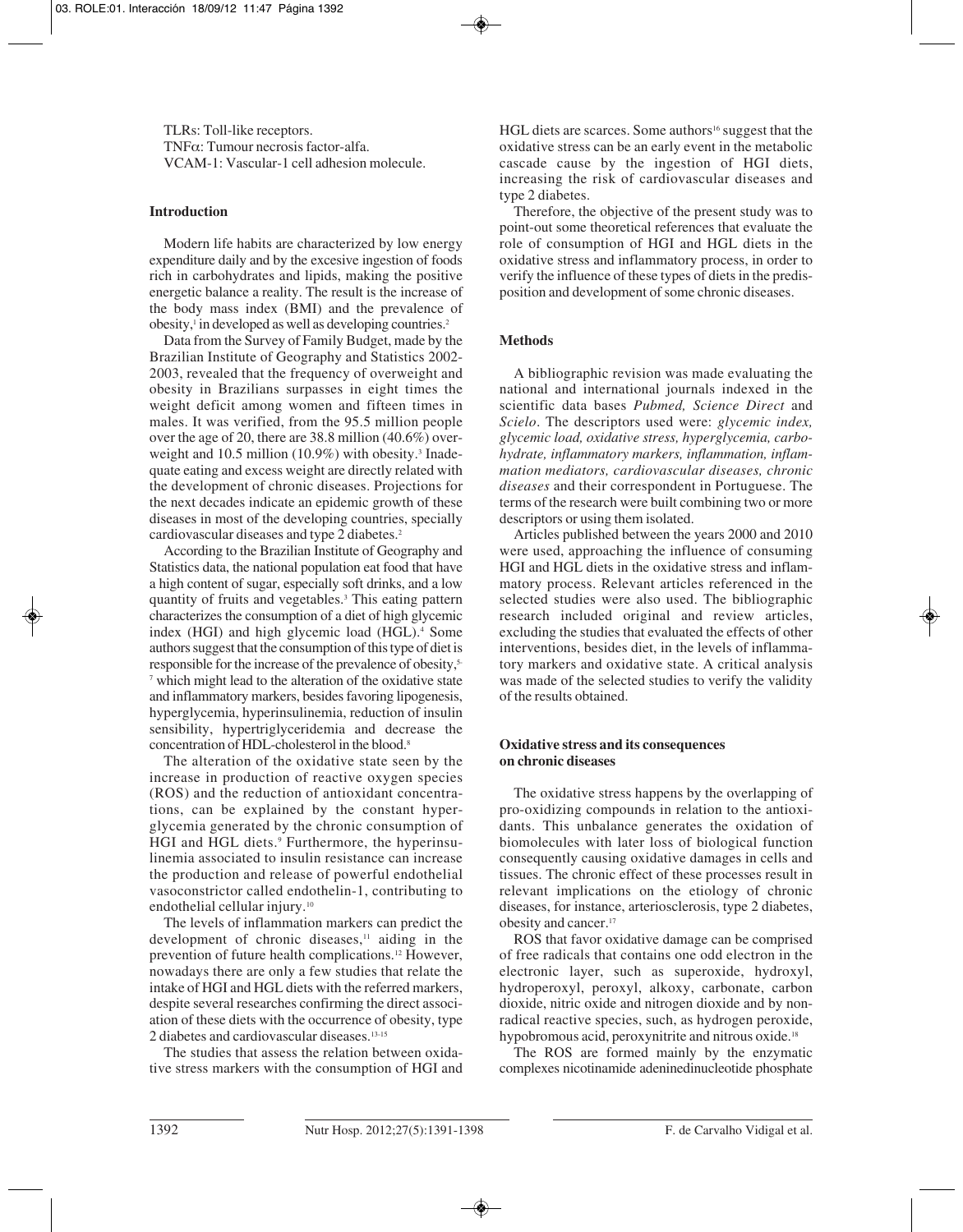(NADPH) oxidases and the endothelial nitric oxide synthase (eNOS).<sup>19</sup> In synthesizing nitric oxide (NO) and the eNOS receives and stores electrons to transform oxygen and L-arginine in NO and L-citruline. However, when there is no substrate or co-factors the activated eNOS does not catalyze the oxidation of L-arginine into NO. Although, the enzyme continuous with the capacity to receive and store electrons in the reductase, donating them to the oxygen substrate. Therefore, the eNOS generates superoxide instead of NO.20

The superoxide reacts rapidly with the local NO and forms a reactive species of nitrogen, called peroxynitrite, causing damages in the cellular DNA as well as induces the decoupling of eNOS, which leads to a higher production of superoxide maintaining the conditions of endothelial damage.20

The inflamed endothelium expresses that adhesion molecules called selectin and integrins, they activate the adhesion of leucocytes in their surface. Therefore, endothelial dysfunction and consequent arteriosclerosis can be triggered by an intermediate accentuated inflammatory response, for example, by oxidation of the low density lipoprotein cholesterol (LDL) which activates the protein kinase C and the transcription factor nuclear factor-kappa B (NF-kB), leading to the increase of conversion enzymes of the angiotensin II, adhesion molecules and inflammatory cytokines.<sup>21</sup>

The relation endothelial-dependent vessel is abnormal in several disease, for instance, type 2 diabetes, heart failure and high blood pressure and they normally associate themselves with the loss of endothelial production and/or bioavailability of NO that trigger in endothelial dysfunction. Furthermore, the endothelial dysfunction can be related to damages of other important functions distinct to vasodilatation, which includes anticoagulation and anti-inflammatory properties of the endothelial<sup>19</sup>

The determination of the level of oxidative markers is relevance for the early detection of metabolic process that causes the chronic diseases. Therefore, the evaluation of the oxidative stress becomes important to elucidate the mechanisms and biological implications of the oxidative damage. According, there are some methods of analyses, based on the measurement of concentration of molecules resulting from the reaction with the reactive species, by the quantification of the magnitude of the damage produced by the reactive species through the measurement of products of the lipid peroxidation, such as, malondialdehyde (MDA) and F2-isoprostane and by the quantification of the antioxidant capacity.22

## **Inflammatory responses and its consequences on chronic diseases**

A typical inflammatory response occurs from four components: inducers, sensors, mediators and target tissues. The inducers correspond to the factor that triggers the beginning of the inflammatory response, they

are detected by sensors, like, the Toll-like receptors (TLRs) which are expressed in specialized sentinel cells, such as, macrophages, dendritic cells and mastocytes that induce the production of mediators, including cytokines (tumour necrosis factor-alfa (TNFα), interleukin-1 (IL-1), interleukin-6 (IL-6), chemokines, bioactive amines, eicosanoids and products of proteolytic cascades, which act like inflammatory mediators in several target-tissue.23

The condition of subclinical inflammation state causes lesions in the tissue through the activation of the immune system innate for a long period of time, which can cause future manifestations of chronic diseases, such as, cardiovascular disease, type 2 diabetes, obesity, cancer and metabolic syndrome. The mechanism responsible for the manifestation of these diseases starts with determined specific conditions, such as, abnormally glycosylated protein, high blood pressure, hyperlipidemia, sedentary and abnormal obesity that stimulate the pro-inflammatory mediators (TNFα, interleukins, intercellular-1 adhesion molecule (ICAM-1), vascular-1 cell adhesion molecule (VCAM-1), monocyte chemoattractant protein 1) they trigger insulin resistance, the lack of control in the metabolism of lipids, endothelial dysfunction and oxidative stress, generating the development of the referred chronic diseases.<sup>24</sup>

The acute inflammatory condition can evolve to chronic condition, among these that stand-out in current society, are the inflammatory conditions associated to the diseases mentioned above. In the case of these diseases, it seems to have a vicious cycle between the inflammation and the pathological process.23

There are several biomarkers of the inflammatory process that have been used in clinical practice and research associate to diseases, such as, hypertension, type 2 diabetes, arteriosclerosis and obesity. Among them are the adhesion molecules (E-selectin, Pselectin, ICAM-1 and VCAM-1), the interleukins (IL-1-β, IL-6), the proteins of acute stage [fibrinogen, serum amyloid protein A, protein C reactive (PCR) ultra-sensitive] and the leukocyte count.25

It must be considered that some epidemiological studies have identified the relation between basal levels of TNFα and IL-6 with the increased cardiovascular risk.26,27 Adding, Volp et al.28 in an article review, discussed about several studies that relate IL-6, TNF $\alpha$ and PCR with the occurrence of cardiovascular disease, type 2 diabetes, obesity and metabolic syndrome. Such results indicate that the early detection of specific biomarkers can be predictors of chronic diseases, and therefore, aiding in the prevention of future health complications.

#### **Relation between the oxidative stress and inflammatory process with hyperglycemia**

There is an increase of evidence that post-prandial hyperglycemia is an important risk factor for cardio-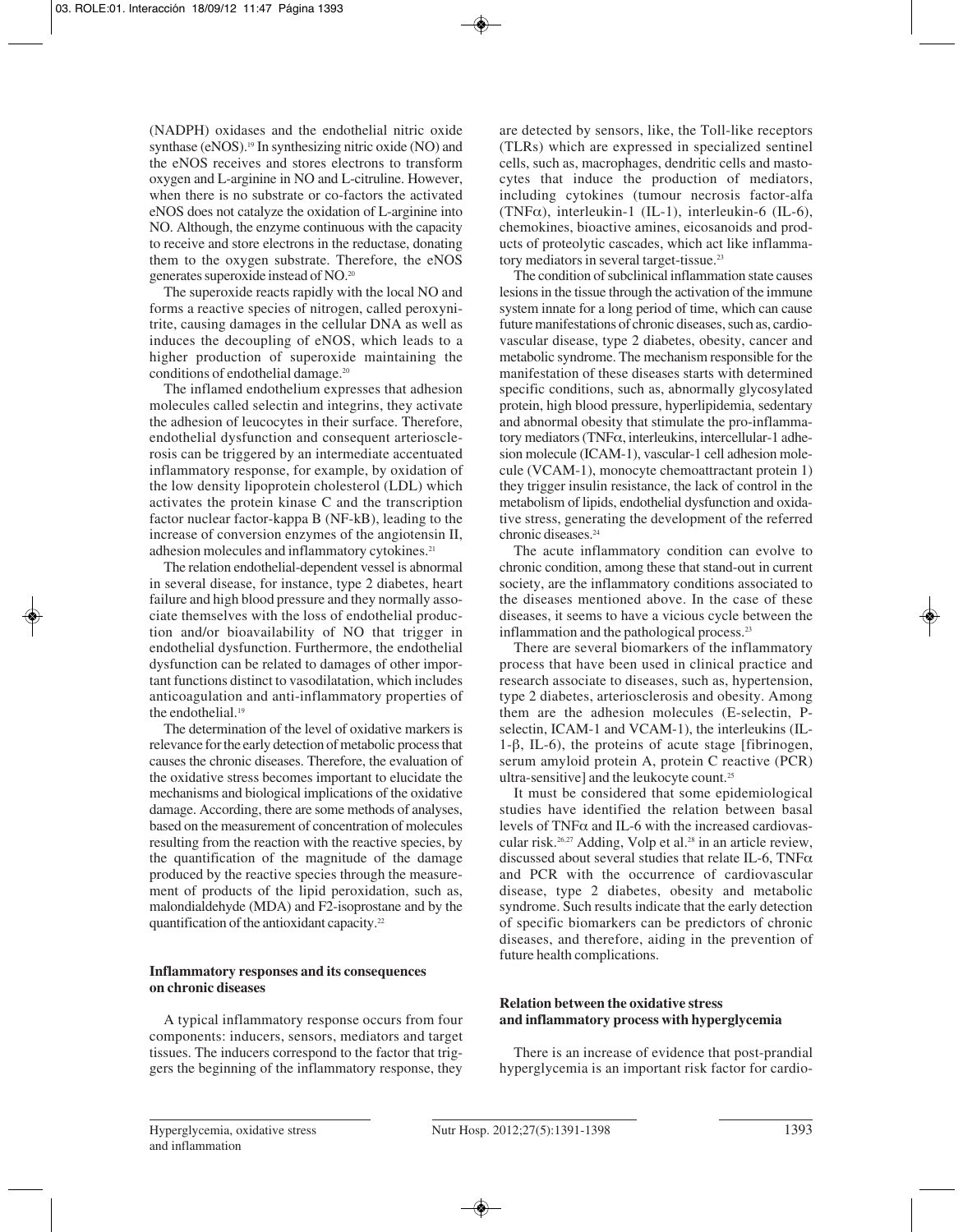

*Fig. 1.—Relation between hypoglycemia, oxidative stress and inflammation. NADPH = nicotinamide adeninedinucleotide phosphate; O2 /NO ratio = ratio between oxygen and nitric oxide; LDL = low density lipoprotein cholesterol; NO = nitric oxide.* 

vascular morbidities and mortality of the general population,29 since the adverse consequences of repeated post-prandial hyperglycemia can build up over a period of several months.16 Experimental data suggest that the oxidative stress can be an important mechanism that contributes for the relation between acute hyperglycemia and the increase in cardiovascular risk.<sup>30</sup>

Acute hyperglycemia can increase the production of free radicals through the non-enzymatic glycosylation and the unbalance of the NADH/NAD+ induced by the glucose in cells.31 Studies made in normal and diabetes subjects showed that hyperglycemia generated in the test of oral tolerance to glucose32 or after the consumption of meals<sup>33</sup> can induce the oxidative stress and reduce the antioxidant defenses. In diabetic subjects, the increase in oxidative stress was significantly higher after the meals that reproduced a larger increase in glycemia.<sup>34</sup>

In vivo studies revealed that the oxidative stress, secondary to glycemia, happens after the later complications of diabetes manifest themselves clinically.35,36 This hypothesis is supported by evidence that several biochemical pathways strictly associated to hyperglycemia (autoxidation of glucose, polyol pathway, protein glycation) can increase the production of free radicals $37$  (fig. 1).

According to Brownlee (2001)<sup>38</sup> the hyperglycemia leads to mitochondrial superoxide production in endothelial cells and it is implicated in the genesis of complications with diabetes. The superoxide anion binds to the NO, harming its action in the endothelial.<sup>39</sup> Furthermore, the increased production of superoxide activates the protein kinase C, which induced the synthesis of enzyme NADPH oxidase that also contributes to the production of superoxide.40

Protein kinase C, a family of enzymes that are involved in controlling the function of other proteins,

has been associated to vascular alterations, such as increase of permeability, contraction, synthesis of extracellular matrix, cellular and apoptosis growth, angiogenesis, leukocytes adhesion, activation and inhibition of cytokines. These disturbances in the cell's vascular homeostasis caused by different isoforms of the protein kinase C (- $\alpha$ , -β1/2, -δ) are linked to the development of diseases that affect the large vessels (aterosclerosis, cardiomiopathy) and complications in the small vessels (retinopathy, nephropathy and neuropathy).41

Cosentino et al.42 studied the genetic expression of eNOS and the production of NO in endothelial cells of the human aorta exposed to normal (90 mg/dL) and elevated (396 mg/dL) levels of glucose for five days. This study showed that the prolonged exposure to elevated levels of glucose increases the genetic expression of the eNOS, the expression of protein and the release of NO. However, there is an accentuated increase concomitant from the production of superoxide, a powerful oxidant. These results provide a molecular base for the comprehension of how chronic exposure to elevated levels of glucose lead to unbalance between NO and superoxide.

To elucidate the relation between nutrition and the generation of ROS, Mohanty et al. (2000)<sup>43</sup> evaluated 14 healthy subjects and collected fasting blood samples and 1, 2 and 3 h after the intake of 75 g of glucose. The authors verified that the generation of ROS by polymorphonuclear leukocytes and mononuclear cells increased until reaching a peak of  $244 \pm 42\%$  and  $233 \pm 1$ 34% of basal levels, respectively, after 2 h. The levels of p47phox, a key protein in enzyme NADPH oxidase in homogenized mononuclear cells, increased significantly 2 and 3 h after the intake of glucose. The levels of α-tocoferol, an antioxidant, decreased significantly in 1, 2 and 3 h.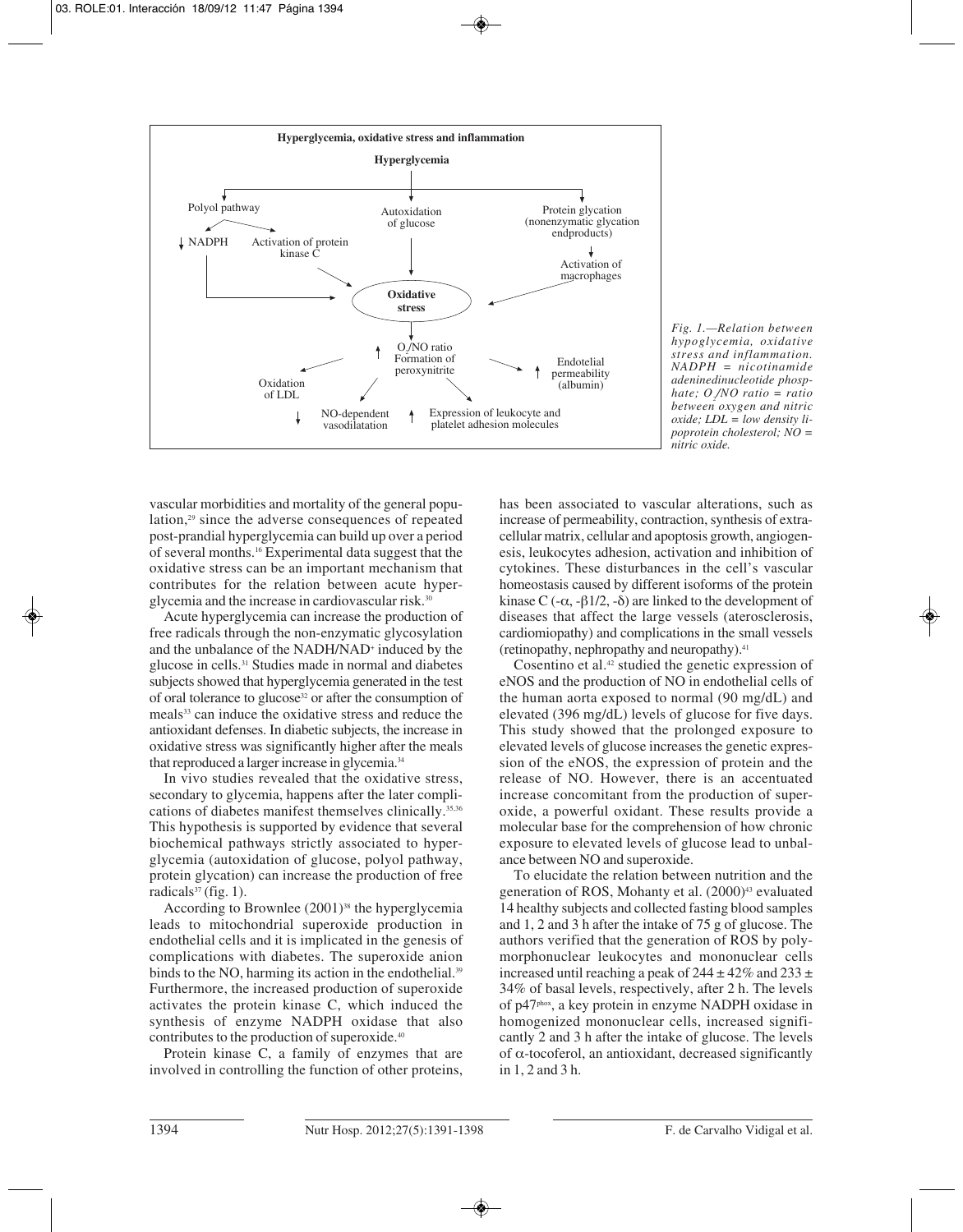Several studies have demonstrated that the hyperglycemia is one of the most important metabolic factors in the development of micro and macrovascular complications in diabetic patients,<sup>41,44-46</sup> since the inadequate glycemic control increase the inflammatory activity and the microalbuminuria and favors the endothelial dysfunction, contributing to the predisposition of vascular diseases.<sup>47,48</sup>

Schram et al.<sup>48</sup>, in a case-control study with 543 subjects with type 1 diabetics participating in the EURODIAB Prospective Complications Study, verified the glycosylated hemoglobin that reflects the biological activity of the hyperglycemia, was significantly associated with inflammation markers, assessed by means of serum levels of PCR, IL-6 and TNFα.

Mohan et al.<sup>49</sup> evaluated 150 subjects selected from *The Chennai Urban Rural Epidemiology Study* (CURES), which were divided in 3 groups. Group 1 comprised by non-diabetic subjects without coronary arterial disease (CAD) ( $n = 50$ ), group 2 comprised by diabetic subjects without CAD ( $n = 50$ ) and group 3 comprised by diabetic subjects with CAD  $(n = 50)$ . The diabetic subjects with and without CAD had levels significantly higher of ultra-sensitive PCR (2.89 mg/L and 2.25 mg/L, respectively) when compared with non-diabetic subjects without CAD (0.99 mg/L) ( $p <$ 0.001). Values of ultra-sensitive PCR increased with the increase of terciles of body fat and glycosylated hemoglobin (ANOVA  $p < 0.001$ ). Analysis of multiple logistic regression revealed that the ultra-sensitive PCR was strongly associated with CAD (OR =  $1.649$ , p  $< 0.05$ ) and diabetes (OR = 2.264, p  $< 0.01$ ) even after the age and gender adjustments. Therefore, the information mentioned above indicate the direct influence of acute and/or chronic hyperglycemia in the increase of inflammatory activity and oxidative stress.

## **Influence of the glycemic index and/or glycemic load of diet in the oxidative stress and inflammatory process**

Considering that the hyperglycemia leads to the increase of risk factors for chronic diseases,<sup>50</sup> several evidences show the influence of the quality and quantity of the dietary carbohydrate in the increase in the incidence of these diseases, especially cardiovascular<sup>51</sup> and type 2 diabetes.<sup>52</sup> This influence of eating in the risk and protection factors related to such diseases is directly related to HGI and HGL diets. In prospective study, it was verified that HGI as well as HGL diets were independent risk factors for cardiovascular events.<sup>53</sup> In another study<sup>52</sup> the association was verified between the consumption of HGI diets with a higher risk for type 2 diabetes, especially in sedentary women and the ones with a familiar history of diabetes.

The concept of GI was introduced in 1981, in order to quantify the post-prandial glycemic response to different foods sources of carbohydrate. The GI classify the foods containing carbohydrates according to the glycemic response that they promote, in relation to the response seen after the consumption of a reference food (glucose or white bread). It is defines as the area formed below the glycemic response curve after the intake of 25 g or 50 g of available carbohydrate of test food, divided by the area under the curve of glycemic response after the consumption of a reference food containing the same level of available carbohydrate.<sup>54,55</sup> In considering glucose as reference product, the GI diets can be classified as low  $(\leq 55)$ , moderate (56-69) or high  $(\geq 70)$ .<sup>56</sup>

While the GI refers to the glycemic response after the consumption of a fixed quantity of carbohydrate, the GL refers to this type of response after a meal containing a variable quantity of carbohydrate. The GL can be calculated by multiplying the total of available carbohydrate (g) ingested in a meal by the GI diet. This value is then divided by 100.<sup>57</sup> The GL diet is classified as low (≤ 100), medium (101 to 199) or high (≥ 200).<sup>58</sup>

Observational and interventional studies suggest that the intake of HGI and/or HGL diets contribute to the increase of oxidative stress indicators<sup>16,59</sup> and inflammatory markers,<sup>60-62</sup> been this contribution responsible for the relation between this type of diet and chronic diseases.

Hu et al.59, investigated if the consumption of a HGI or HGL diet is associated to a higher occurrence of oxidative stress measured by the concentration of two markers of lipid peroxidation, MDA and F2 isoprostane. Participated in the study 292 healthy adults  $(46.7 \pm 13.5 \text{ years}, 27.6 \pm 5.7 \text{ kg/m}^2)$ . The GI and the GL diet were obtained applying a validated food frequency questionnaire. It was seen that the GI of the diet was positively associated with levels of MDA and F2-isoprostane. The GL was also positively associated to both markers, but the linear relation was only significant for the plasmatic MDA. Furthermore, the positive association between the GI and MDA was stronger in those subjects with BMI below the median (BMI < 26.5 kg/m<sup>2</sup>) than those with BMI  $\geq$  26.5 kg/m<sup>2</sup>. The ingestion of carbohydrate was not associated with the concentrations from both markers.

In the study mentioned above<sup>59</sup> observed that the direct relation between the GI diet and levels of oxidative stress markers was independent from other factors, such as, age, sex, consumption of alcohol and cigarette and energetic, protein, fiber, folate, cholesterol intake. The increase seen in the concentrations of MDA and F2-isoprostane from the lowest to the highest quartile of GI is comparable to the differences in these markers among passive and active smokers and among eutrophic and overweight subjects, respectively.<sup>63</sup> Despite the data of this transversal study did not prove causality, they suggest that the chronic consumption of HGI diet can lead to the chronic increase of oxidative stress.

Botero et al.<sup>16</sup> conducted a study to evaluate the acute effect of diets with low glycemic index (LGI) compared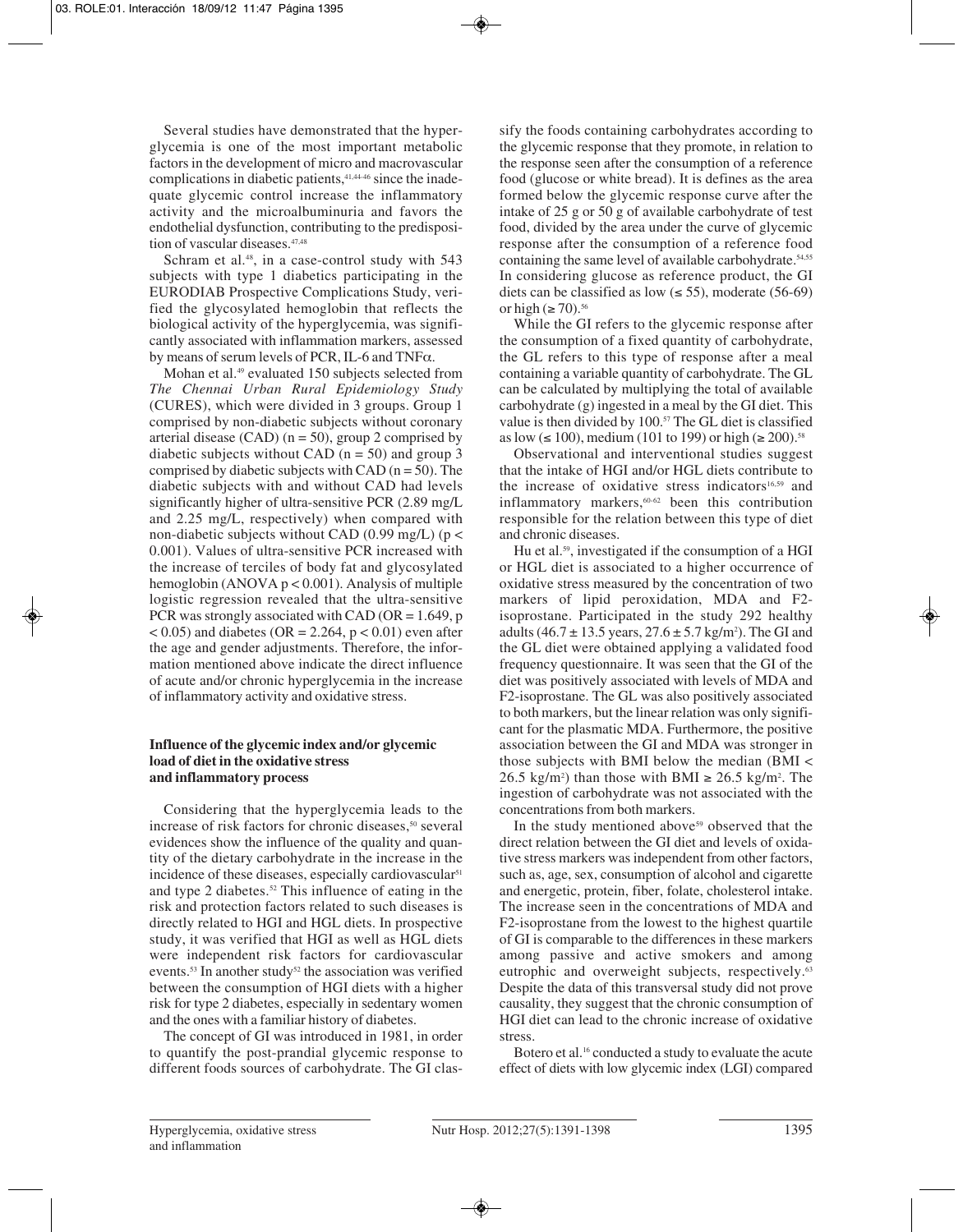to diets with HGI diet in the oxidative stress and in the risk factors for cardiovascular diseases. It was a crossover study, with 10 days of duration for each stage and interval from 2 to 12 weeks between each stage, both made with subject admitted in clinical research center. Twelve overweight or obese men (27 to 45 kg/m2 , 18 and 35 years) that consumed LGI or HGI diets were evaluated. Both diets were consumed in the research center and they had the same composition of macronutrients and fibers. In the seventh day of the study, the blood was collected after a night fasting and during 5 hours after having breakfast to assess the total antioxidant capacity (capacity of absorbance of the oxygen radical in plasma) and the level of oxidative stress (urinary F2 $\alpha$ -isoprostane). In the tenth day, were measured the cardiovascular risk factors (blood pressure, total cholesterol, HDL-cholesterol, tryglycerols, PAI-1, fibrinogen and PCR). In fasting conditions, the total antioxidant capacity was significantly higher during the consumption of the LGI diet compared with the HGI diet. No effects of diets for the other variables were seen. The increase in total antioxidant capacity of the plasma occurred after a week of ingestion of the LGI diet, before changes occur in other risk factors, increasing the possibility that this phenomenon could mediate, at least in part, the effects previously reported of GI in health.

This study suggests that the changes in total antioxidant capacity comprise in an initial cascade event of metabolic events that relate the GI of the diet to the risk of cardiovascular diseases and diabetes. Furthermore, the intake of HGL diet and low in nutrients diet (specifically with small quantities of antioxidant nutrients) can be harmful to health.16

Dickinson et al. $62$  evaluated the acute alterations of NF-kB (important mediator of the transcription gene of pro-inflammatory cytokines) after the consumption of two meals with the same composition of macro and micronutrients but differing in the GI. After 10 hours of fasting, 10 healthy eutrophic subjects ingested in separate days 3 meals containing 50 g of carbohydrate available as glucose (HGI), white bread (HGI) and pasta (LGI). Samples of venous blood were collected from fasting (time 0), 1, 2 and 3 hours after the ingestion of the tested meals. Acute changes in other markers of oxidative stress (nitrotyrosine and ICAM-1) were also assessed. The increase in NF-kB was 3 times higher after the ingestion of white bread and glucose compared to the ingestion of pasta ( $p < 0.05$ ). Similarly, the changes in the levels of nitrotyrosine, but not ICAM-1, were higher after the ingestion of glucose and white bread compared to the pasta ( $p = 0.01$  in 2 hours). The results suggest that the increase in glycemia after the ingestion of meals worsen the inflammatory processes in healthy adults and young people. This mechanism can aid in explaining the relation between carbohydrates, GI and chronic diseases.

Qi et al.61 also wanted to assess the influence of ingesting whole cereals, brans and fibers to the levels

of inflammation markers in diabetic women of the Nurses' Health Study, furthermore the relation of the GI and GL diet with such markers. The research was made with 902 diabetic women and the food intake was assessed by means of a semi-quantitative food frequency questionnaire. An elevated correlation was seen between the GI diet and concentrations of PCR and  $TNF\alpha$  (involved in the genesis of insulin resistance). The concentrations of these inflammation markers were 32% and 11% higher, respectively, in the highest quintile of the GI diet compared with the lowest quintile. Although the women that ingested a HGL diet presented a tendency to higher concentrations of PCR and  $TNF\alpha$ , the tendency test were not significant. The ingestion of whole cereals, bran and fiber were associated with values significantly lower of PCR and TNFα. The results highlight the recommendation that patients with type 2 diabetes should increase the ingestion of whole products and maintain a diet with LGI. However, the fact that this study is observational, causality cannot be affirmed. Future research is needed to test the potential benefits of these diet factors in patients with type 2 diabetes.

Similar results were seen by Liu et al.<sup>60</sup> in nondiabetic subjects. The objective of this study was to evaluate if the intake of a HGL diet was associated to elevated concentrations PCR and if this association was modified by BMI. In 244 apparently healthy women, the concentration of plasmatic PCR was measured and the GL diet determined by means of a previously validated semi-quantitative food frequency questionnaire. Through the use of regression models, the association between the GL diet and plasmatic PCR was assessed after adjustments for age, level of physical activity, smoking habits, BMI, family history of heart attack in the myocardium, history of hypertension, diabetes, elevated cholesterol, use of postmenopause hormone, consumption of alcohol and other diet variables.

The authors verifies the occurrence of the positive and strong association and also statistically significant between the GL diet and plasmatic PCR. This association was significantly modified by the BMI. Among women with BMI  $\geq$  25 kg/m<sup>2</sup>, the concentration of PCR in the lower quintile for GL was 1.6 mg/L and in the higher quintile was 5.0 mg/L. However, among women with BMI  $<$  25 kg/m<sup>2</sup>, the corresponding means were 1.1 and 3.1 mg/L, respectively ( $p = 0.01$  for the interaction). Therefore, the GL diet was significantly and positively associated with the plasmatic concentrations of PCR in healthy middle aged women, independently from other risk factors for ischemic cardiac diseases. This study suggests that the rising of the pro-inflammatory process can be a mechanism in which a consumption of HGI diets increases the risk of ischemic cardiac disease, specifically in overweight women.

Griffith et al.<sup>64</sup> evaluated the relation between GI and GL diet and the levels of ultra-sensitive PCR. During 1 year, 582 men and women that participated of a study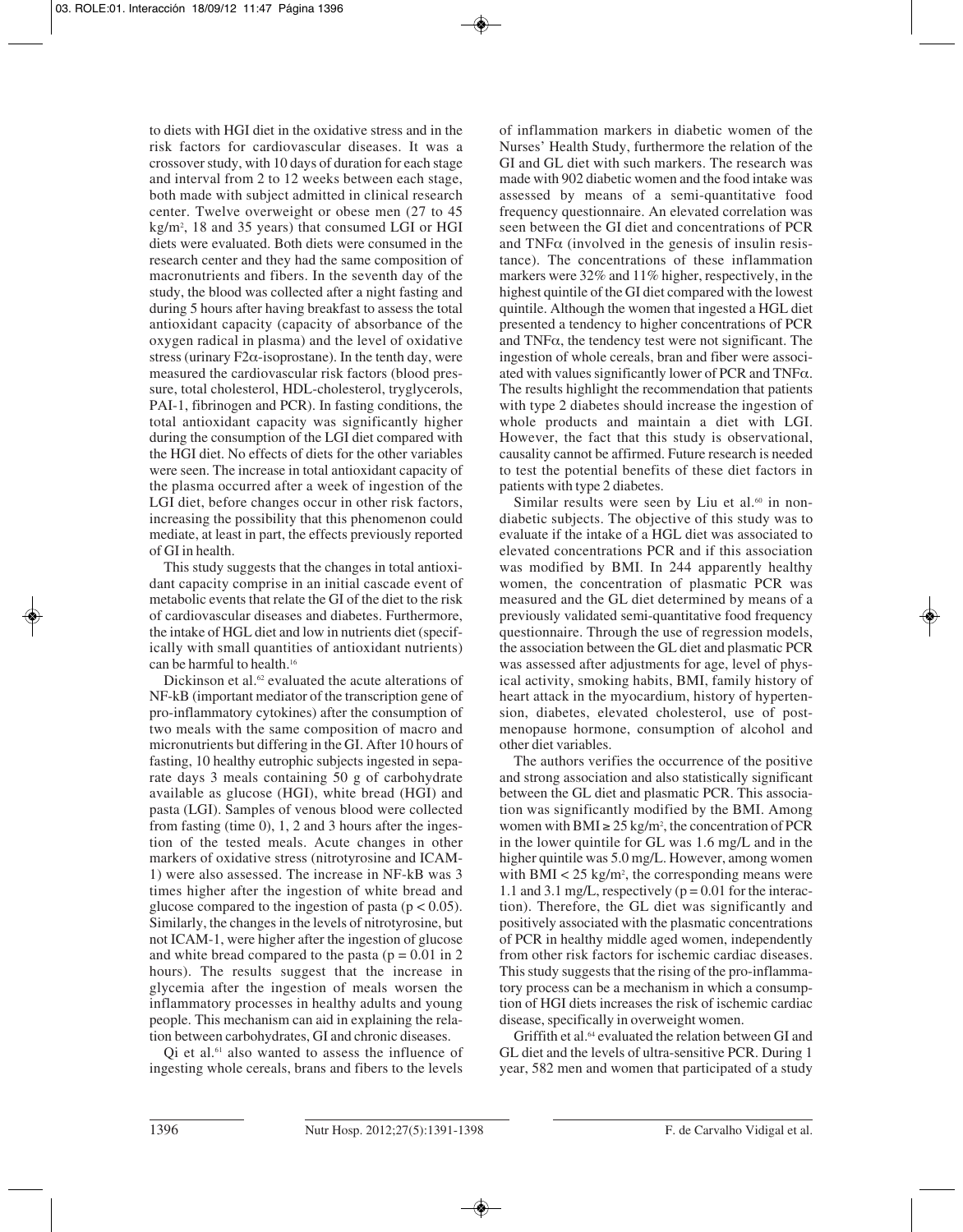to detect the seasonal variations in the levels of blood lipids, were followed, with visits at the beginning of the study and every 13 weeks, totaling 5 visits per volunteer. No significant associations were seen between the GI and GL diet and levels of PCR. However, it was verified an opposite correlation between GL and PCR among the obese subjects  $(BMI > 30 \text{ kg/m}^2)$ . These results are surprising for diverging from the ones obtained in other studies58,59 and in a previous study led by the same authors,<sup>65</sup> when it was verified that the PCR concentrations were inversely related to the intake of fibers, which is a factor that can affect the GI.

The differences seen in the studies by Liu et al.<sup>60</sup> and Griffith et al.<sup>64</sup> could be explained by the considerably lower PCR values obtained in this studies, which could have limited the ability to detect an association between GI or GL and PCR. Due to a limited number of studies on this issue and the conflicting results, future investigations are needed to clarify the effect of the GI/GL in the levels of inflammatory biomarkers, such as, PCR.

#### **Conclusion**

The oxidative stress and inflammatory process are directly associated to chronic diseases, especially cardiovascular and type 2 diabetes. Among the factors that predispose such conditions we highlight chronic hyperglycemia. Some studies have evidenced that the consumption of HGI and/or HGL diets has as a consequence an rising concentrations of blood glucose and present potential for the triggering of oxidative stress and increase in inflammatory activity, therefore, a possible relation with the future occurrence of chronic diseases.

Due to these consequences, the increase in the intake of HGI and/or HGL diets around the world is concerning. However, to have more scientific support with the intent to warn the population on the harms in adopting these types of diets and the real influence of GI and GL in the oxidative stress and inflammatory process, further study is needed, especially well designed and controlled intervention studies, in which the levels of several types of markers can be analyzed.

#### **References**

- 1. Blair SN, Church TS. The fitness, obesity, and health equation: is physical activity the common denominator? *JAMA* 2004 8; 292 (10): 1232-4.
- 2. Barreto SM, Pinheiro ARdO, Sichieri R, Monteiro CA, Filho MB, Schimidt MI et al. Análise da Estratégia Global para Alimentação, Atividade Física e Saúde, da Organização Mundial da Saúde. *Epidemiol Serv Saúde* 2005; 14 (1): 41-68.
- 3. BRASIL. Pesquisa de Orçamentos Familiares POF 2002- 2003: Excesso de peso atinge 38,8 milhões de brasileiros adultos. Instituto Brasileiro de Geografia e Estatística (IBGE) - Ministério da Saúde. Disponível em: http://www.ibge.gov.br/ home/presidencia/noticias/noticia\_visualiza.php?id\_noticia=2 78&id\_pagina=1. Acesso em: 3 jun. 2010.
- 4. Hu FB, Stampfer MJ, Manson JE, Grodstein F, Colditz GA, Speizer FE, et al. Trends in the Incidence of Coronary Heart Disease and Changes in Diet and Lifestyle in Women. *New England Journal of Medicine* 2000; 343 (8): 530-7.
- 5. Ebbeling CB, Leidig MM, Sinclair KB, Hangen JP, Ludwig DS. A Reduced-Glycemic Load Diet in the Treatment of Adolescent Obesity. *Arch Pediatr Adolesc Med* 2003; 157 (8): 773-9.
- 6. Ludwig DS. The glycemic index: physiological mechanisms relating to obesity, diabetes, and cardiovascular disease. *JAMA* 2002; 287 (18): 2414-23.
- 7. Silva MVL, Alfenas RCG. Effect of the glycemic index on lipid oxidation and body composition. *Nutr Hosp* 2011; 26 (1): 48- 55.
- 8. Frost G, Leeds AA, Dore CJ, Madeiros S, Brading S, Dornhorst A. Glycaemic index as a determinant of serum HDL-cholesterol concentration. *Lancet* 1999; 353 (9158): 1045-8.
- 9. Brown AA, Hu FB. Dietary modulation of endothelial function: implications for cardiovascular disease. *Am J Clin Nutr* 2001; 73 (4): 673-86.
- 10. Mather K, Anderson TJ, Verma S. Insulin action in the vasculature: physiology and pathophysiology. *J Vasc Res* 2001; 38 (5): 415-22.
- 11. De Luis DA, Sagrado MG, Conde R, Aller R, Izaola O, Castro MJ. Circulating adipocytokines in morbid obese patients, relation with cardiovascular risk factors and anthropometric parameters. *Nutr Hosp* 2011; 26 (1): 91-6.
- 12. Dandona P, Chaudhuri A, Ghanim H, Mohanty P. Proinflammatory effects of glucose and anti-inflammatory effect of insulin: relevance to cardiovascular disease. *Am J Cardiol*  $2007:99(4A):15B-26B$ .
- 13. Brand-Miller JC, Holt SH, Pawlak DB, McMillan J. Glycemic index and obesity. *Am J Clin Nutr* 2002; 76 (1): 281S-5S.
- 14. Volp ACP, Alfenas RdCG. Índice glicêmico, carga glicêmica e doenças cardiovasculares. *Rev Bras Nutr Clin* 2006; 21 (4): 302-8.
- 15. Brand-Miller J, Dickinson S, Barclay A, Celermajer D. The glycemic index and cardiovascular disease risk. *Curr Atheroscler Rep* 2007; 9 (6): 479-85.
- 16. Botero D, Ebbeling CB, Blumberg JB, Ribaya-Mercado JD, Creager MA, Swain JF et al. Acute effects of dietary glycemic index on antioxidant capacity in a nutrient-controlled feeding study. *Obesity (Silver Spring)* 2009; 17 (9): 1664-70.
- 17. Barbosa KBF, Costa NMB, Alfenas RdCG, Paula SOd, Minin VPR, Bressan J. Estresse oxidativo: avaliação de marcadores/ Oxidative stress: assessment of biomarkers. *Nutrire Rev Soc Bras Aliment Nutr* 2008; 33 (2): 111-28.
- 18. Halliwell B, Whiteman M. Measuring reactive species and oxidative damage in vivo and in cell culture: how should you do it and what do the results mean? *Br J Pharmacol* 2004; 142 (2): 231-55.
- 19. Zalba G, González A, Beaumont J, San José G, Moreno U, López B et al. Estrés oxidativo vascular y disfunción endotelial. *Nefrología* 2001; XXI (Suppl. 1): 61-6.
- 20. Bahia L, Aguiar LGKd, Villela NR, Bottino D, Bouskela E. O endotélio na síndrome metabólica. *Arq Bras Endocrinol Metab*  $2006:50(2)$ : 291-303.
- 21. Behrendt D, Ganz P. Endothelial function. From vascular biology to clinical applications. *Am J Cardiol* 2002; 90 (10C): 40L-8L.
- 22. Reyes GC, Sánchez IR, Calzada-Mendoza CC, Olivares-Corichi IM. Disfunción endotelial y estrés oxidativo. *Rev Endocrinol Nutr* 2006; 14 (4): 233-6.
- 23. Medzhitov R. Inflammation 2010: new adventures of an old flame. *Cell* 2010; 140 (6): 771-6.
- 24. Lahoz C, Mostaza JM. Atherosclerosis As a Systemic Disease. *Rev Esp Cardiol* 2007; 60 (2): 184-95.
- 25. Pearson TA, Mensah GA, Alexander RW, Anderson JL, Cannon RO, 3rd, Criqui M et al. Markers of inflammation and cardiovascular disease: application to clinical and public health practice: A statement for healthcare professionals from the Centers for Disease Control and Prevention and the American Heart Association. *Circulation* 2003; 107 (3): 499-511.